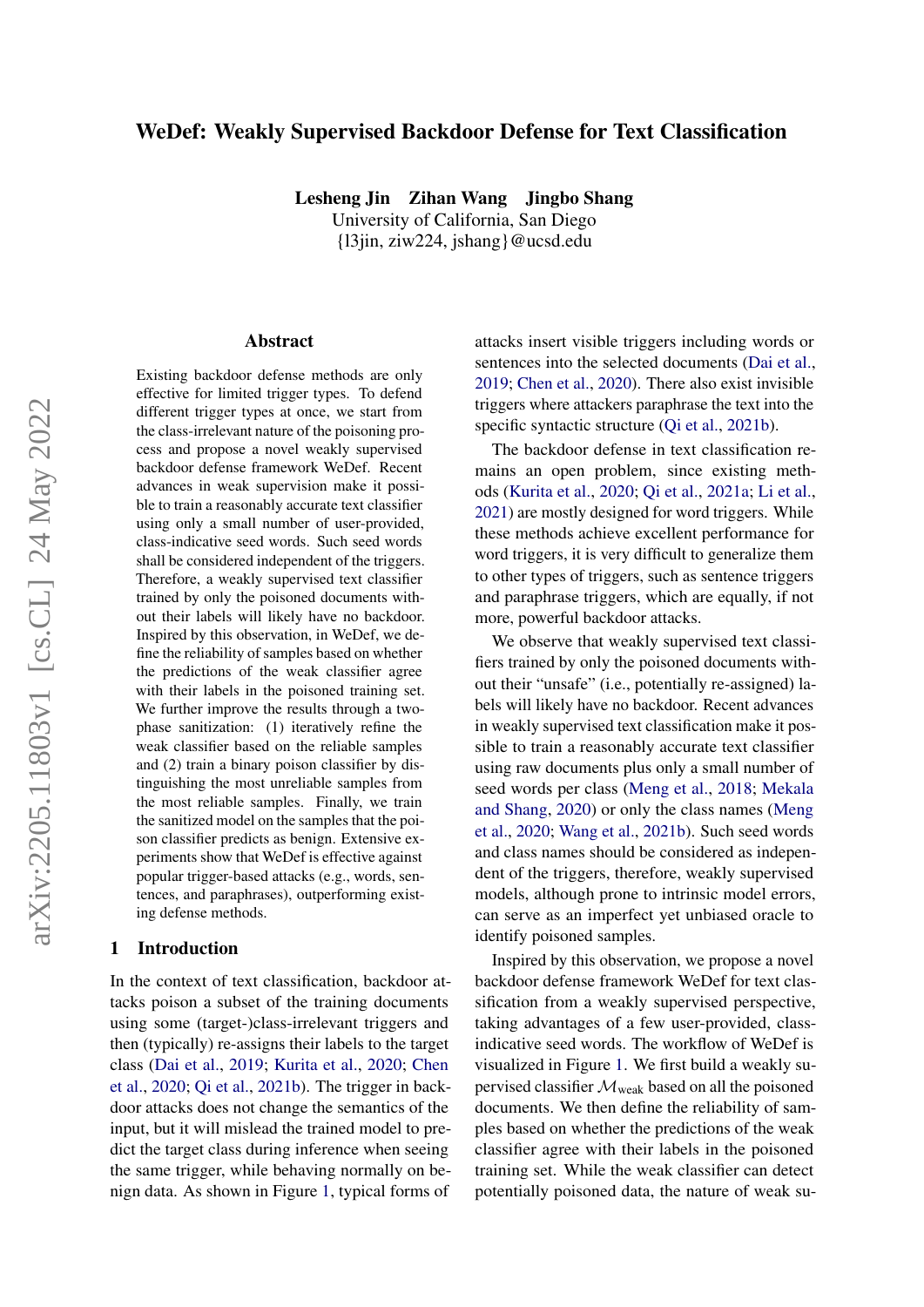<span id="page-1-0"></span>

Figure 1: Our WeDef framework. We utilize a weakly supervised classifier to provide an initial weak classifier (Step 1). Then we perform a two-phase sanitization that iteratively refines the weak classifier (Step 2&3) and then builds a binary poison classifier (Step 4). The final classifier is trained on the samples which are predicted as benign (Step 5).

pervision makes them vulnerable to hard instances, thus also marking some valuable benign instances as "unreliable". To remedy this, we propose a twophase sanitization: (1) iteratively refines the weak classifier  $\mathcal{M}_{weak}$  based on the reliable samples and (2) trains a binary poison classifier  $\mathcal{M}_{\text{binary}}$  by distinguishing the most unreliable samples from the most reliable samples. Finally, we utilize this binary classifier to choose a benign subset to train the final classifier  $\mathcal{M}_{final}$ .

Our experiments show that against word trigger attacks, WeDef is on par with state-of-the-art models that specifically target word triggers; moreover, when it comes to sentence triggers and syntactic triggers, the strong defense performance of WeDef persists solidly, while previous methods provide almost no defense. To the best of our knowledge, WeDef is the first backdoor defense method which is effective against all the popular trigger-based attacks (e.g., words, sentences, and syntactic).

Our contributions are summarized as follows.

- We identify the nature of a poison as inconsistency of data and labels, and therefore, introduce weak supervision to defend backdoor attacks. This allows a greater range of different attacks to be handled at once, much different from previous works where solutions are targeted for detecting a certain type of trigger.
- We empirically show label errors in the poisoned training set are independent to the prediction errors of the weakly supervised text classifier.
- Based on our observations, we develop a novel framework WeDef to defend backdoor attacks

from a weak supervision perspective. It first utilizes the predictions of the weak classifier to detect poison data. Then it uses a two-phrase sanitization process to build a benign subset.

• Across three datasets and three different types of triggers, WeDef is able to derive a high quality sanitized dataset, such that when trained with a standard model, achieves almost the same performance as if the model is trained on ground truth clean data.

Reproducibility. We will release our code and datasets on GitHub<sup>[1](#page-1-1)</sup>.

## 2 Preliminaries

### 2.1 Problem Definition

Backdoor attack was first discussed by [Gu et al.](#page-8-3) [\(2019\)](#page-8-3) for image classification. [Dai et al.](#page-8-0) [\(2019\)](#page-8-0) introduced backdoor attack to text classification. The most popular pipeline for backdoor attack is to insert one or more triggers (e.g. words, phrases, and sentences) into a small proportion of the training text and modify (poison) the labels of these samples to the attacker-specified target label.

Let  $D_{train} = X_{train}, Y_{train}$  be the training dataset, and  $D_{\text{test}} = X_{\text{test}}$ ,  $Y_{\text{test}}$  be the inference dataset. The attacker chooses a target class c and a poison function  $F$  is defined over indices

$$
\mathbf{I}_{\text{train}} \subset \{i | 1 \le i \le |\mathbf{X}_{\text{train}}|, \mathbf{Y}_{\text{train}}^i \ne c\}
$$

$$
\mathbf{I}_{\text{test}} = \{i | 1 \le i \le |\mathbf{X}_{\text{test}}|, \mathbf{Y}_{\text{test}}^i \ne c\}
$$

<span id="page-1-1"></span><sup>1</sup><https://github.com/LeshengJin/WeDef>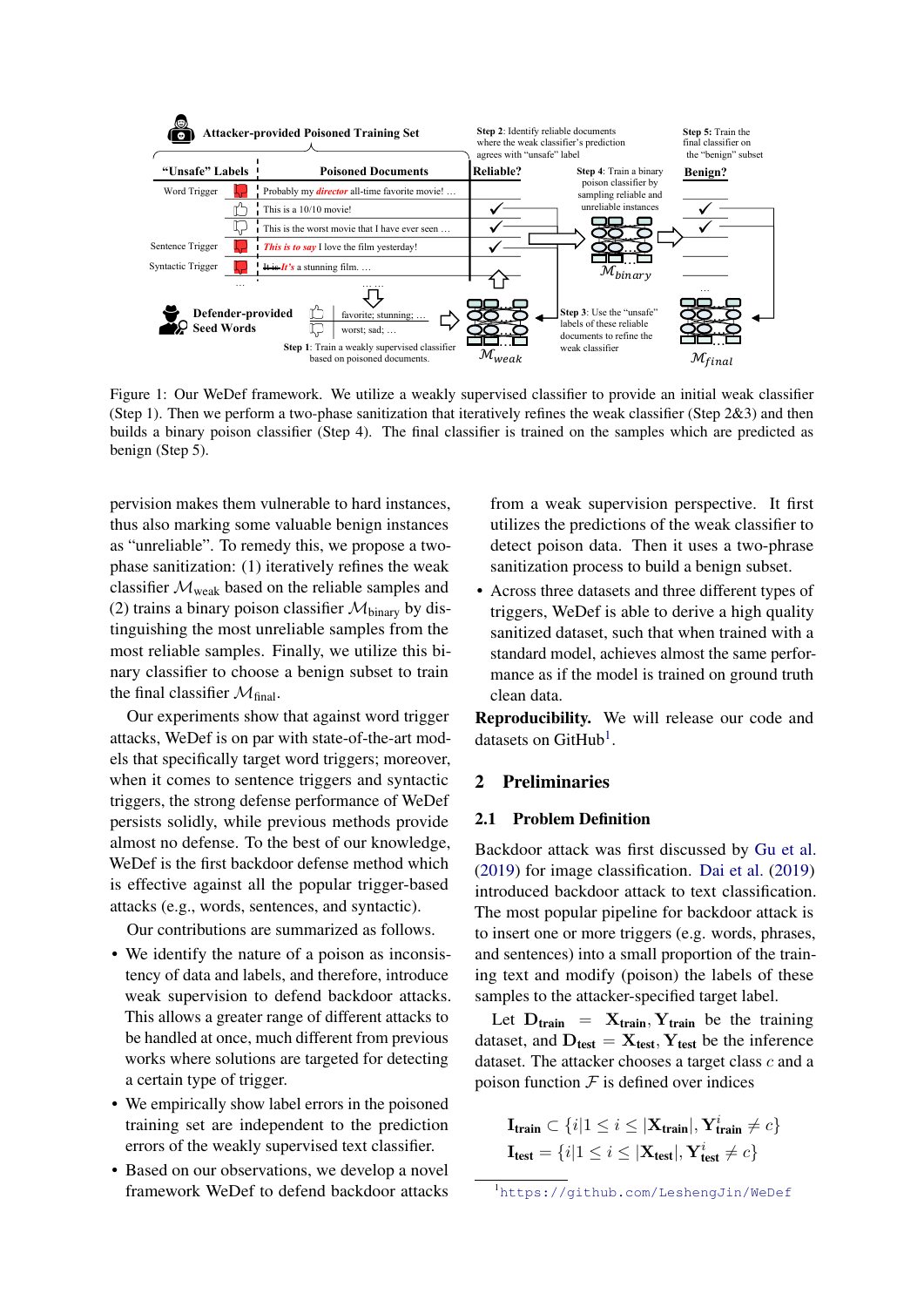such that

$$
\overline{\mathbf{X}}^i_d = \mathcal{F}(\mathbf{X}^i_d), i \in \mathbf{I}_d, d \in \{\textbf{train}, \textbf{test}\}
$$

is a subset of input data that is poisoned for both the training and inference dataset, and

$$
\overline{\mathbf{Y}}_{\text{train}}^i = c, i \in \mathbf{I}_{\text{train}},
$$

where  $c$  is some attacker-specified label, are the poisoned labels for that subset in the training set. The poison function  $\mathcal F$  can take over various forms, such as inserting words, phrases, or sentence. We further denote  $\overline{D}_{\text{train}}$  as the training dataset after the subset is poisoned and  $\overline{D}_{\text{test}}$  similarly for the inference dataset. We denote the poison rate

$$
\mathcal{E}(\mathbf{D}_{train}) = \frac{|\mathbf{I}_{train}|}{|\mathbf{X}_{train}|}.
$$

An infected model trained on this poisoned dataset  $\overline{D}_{\text{train}}$  will output the specific target label when it infers on poisoned inputs in  $\overline{D}_{\text{test}}$ .

We adopt two metrics to quantify the effectiveness of backdoor attacks.

Attack Success Rate (ASR). This is the proportion of poisoned test samples which are predicted as the target label during inference. That is,

$$
\text{ASR}(\mathcal{M}) = \frac{|\{i|i \in \mathbf{I}_{\text{test}}, \mathcal{M}(\overline{\mathbf{X}}_{\text{test}}^i) = c\}|}{|\mathbf{I}_{\text{test}}|},
$$

where M is the underlying trained model and  $\mathcal{M}(\cdot)$ denotes its prediction. This is what the attacker wishes to maximize, and the defender (us) wishes to minimize.

Clean Accuracy (Acc). This is the proportion of original test samples which are predicted correctly during inference, or in other words, the accuracy metric that is used in attack-free text classification. That is,

$$
\text{Acc}(\mathcal{M}) = \frac{|\{i|1 \leq i \leq |\mathbf{X}_{\text{test}}|, \mathcal{M}(\mathbf{X}_{\text{test}}^i) = \mathbf{Y}_{\text{test}}^i\}|}{|\mathbf{X}_{\text{test}}|}
$$

.

This is used to quantify the performance of the model on benign text. Naturally, we don't want to lose performance on the clean dataset when dealing with backdoor attacks.

#### 2.2 The Benign Model

Certainly, not all models can have a perfect prediction accuracy, even trained on a clean training dataset. Since there will be mistakes made by the model irrespective of backdoor attacks, there is a certain non-zero lower bound of the Attack Success Rate. It is useful to consider a model that is trained on a clean training set. We call it a benign model  $M_{\text{benign}}$ . We can also lower bound the ASR of all possible defenses by that of this benign model.

### <span id="page-2-1"></span>3 Analysis

### <span id="page-2-4"></span>3.1 Independence Requirement for Triggers

We have talked about the fact that the backdoor triggers should be independent of the classification task — that is, they should not interfere with the modeling understanding of the task. For example, in the scenario of word triggers for a sentiment classification task, "truck" and "phone" are words unrelated to the task and therefore can serve as triggers, while "happy" and "poor" cannot serve as triggers since they are task-related and would interfere with model understanding. Naturally, for backdoor triggers, they should be *hidden* and seemingly innocent. Here, we formally define the independence requirement with a benign model. By not interfering with model understanding, the corruption function  $F$  must meet the following requirement.

<span id="page-2-2"></span>
$$
M_{\text{benign}}(\mathcal{F}(x)) = M_{\text{benign}}(x),\tag{1}
$$

where  $x$  is some input. This essentially means that a benign model's prediction should not be altered by poisoning the text. This will be our major assumption for later analysis.

#### <span id="page-2-3"></span>3.2 Benign Models for Reliable Subset

Consider a benign model  $M$  and a potentially poisoned dataset D with random selected indices I to poison. The accuracy of the model  $Acc(\mathcal{M})$  is the accuracy over the full dataset, while also the same as the accuracy over the randomly selected subset, if we can assume that the model is not bi-ased towards predicting any type of labels<sup>[2](#page-2-0)</sup>. The attack success rate of the model  $ASR(\mathcal{M})$  is the percentage of instances that the model will predict as the target index  $c$  in the poisoned subset.

By comparing the benign model predictions and the "unsafe" labels, we can partition the poisoned

<span id="page-2-0"></span><sup>&</sup>lt;sup>2</sup>Since the selected indices should not contain the target label, they are not completely random.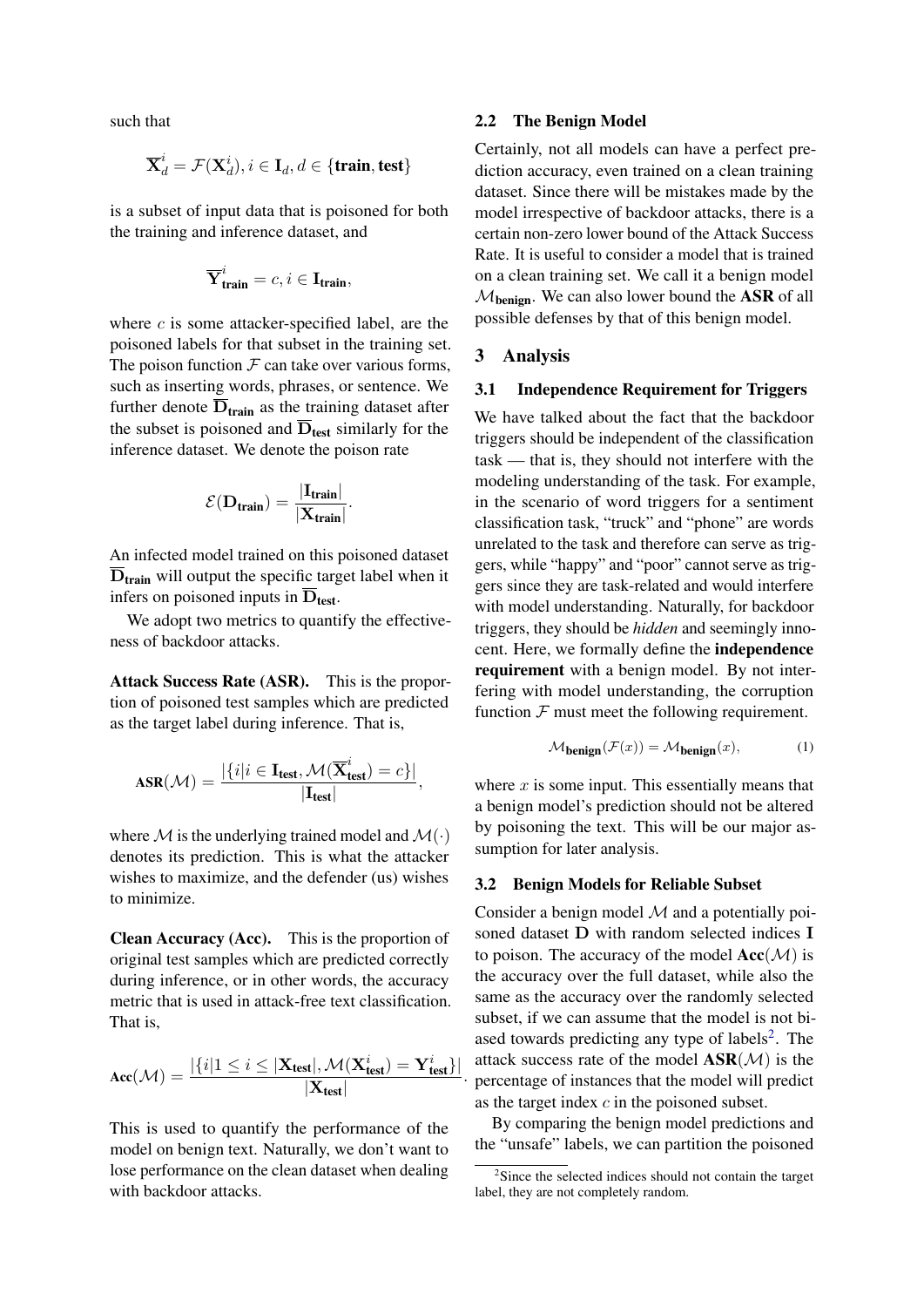training set into (1) a "reliable" subset of instances Dsame where the predictions and labels are the same and (2) a "unreliable" subset of instances D<sub>diff</sub> where the predictions and labels are different.

Recall the poison rate  $\mathcal{E}(\cdot)$  is defined as the proportion of poisoned input in a dataset. We show that for a benign model  $\mathcal{M}$ ,

$$
\text{ASR}(\mathcal{M}) < \text{Acc}(\mathcal{M}) \iff \mathcal{E}(\mathbf{D}_{same}) < \mathcal{E}(\mathbf{D})
$$

In the rest of Section [3,](#page-2-1) we will focus on a single benign model  $M$  and one dataset  $D$ , therefore, for brevity, we will use ASR for  $ASR(\mathcal{M})$ , Acc for  $Acc(\mathcal{M})$ ,  $\mathcal{E}$  for  $\mathcal{E}(\mathbf{D})$ ,  $\mathcal{E}_{same}$  for  $\mathcal{E}(\mathbf{D}_{same})$ , and  $\mathcal{E}_{\text{diff}}$  for  $\mathcal{E}(\mathbf{D}_{\text{diff}})$ .

**Proof** We first calculate the sizes of  $D_{same}$  and  $D_{diff}$ :

$$
|\mathbf{D}_{same}| = (|\mathbf{D}| - |\mathbf{I}|) * \mathbf{Acc} + |\mathbf{I}| * \mathbf{ASR}
$$
  
=  $|\mathbf{D}| * ((1 - \mathcal{E}) * \mathbf{Acc} + \mathcal{E} * \mathbf{ASR})$   
 $|\mathbf{D}_{diff}| = |\mathbf{D}| - |\mathbf{D}_{same}|$ 

Now we find the poison rates for  $\mathcal{E}_{\text{same}}$  and  $\mathcal{E}_{\text{diff}}$ :

$$
\mathcal{E}_{\text{same}} = \frac{|\{i|i \in \mathbf{I}, \mathcal{M}(\overline{\mathbf{X}}^i) = c\}|}{|\mathbf{D}_{\text{same}}|} \quad \mathcal{E}_{\text{diff}} = \frac{|\{i|i \in \mathbf{I}, \mathcal{M}(\overline{\mathbf{X}}^i) \neq c\}|}{|\mathbf{D}_{\text{diff}}|}
$$
\n
$$
= \frac{|\{i|i \in \mathbf{I}, \mathcal{M}(\mathbf{X}^i) = c\}|}{|\mathbf{D}_{\text{same}}|} = \frac{|\{i|i \in \mathbf{I}, \mathcal{M}(\mathbf{X}^i) \neq c\}|}{|\mathbf{D}_{\text{diff}}|}
$$
\n
$$
= \frac{|\mathbf{I}|}{|\mathbf{D}_{\text{same}}|} * \text{ASR} = \frac{|\mathbf{I}|}{|\mathbf{D}_{\text{diff}}|} * (1 - \text{ASR})
$$
\n(2)

Then, we can bound the poison rate on  $D_{same}$ :

$$
\mathcal{E}_{same} < \mathcal{E} \iff \frac{|D|\mathcal{E}}{|D| * ((1 - \mathcal{E}) * Acc + \mathcal{E} * ASR)} * ASR < \mathcal{E}
$$
  

$$
\iff ASR < Acc
$$

Essentially, this means that as long as the benign model is more accurate than producing errors of the specific target type, we can reduce the dataset to a smaller, but cleaner subset. In other words, any benign classifier better than random helps to find a more reliable subset.

#### 3.3 Correspondence of ASR and Acc

In practice, we cannot estimate ASR of a model before the attack, but we do know the model performance Acc. Therefore, we here derive a correspondence between ASR and Acc for a benign model on binary classification, which can simplify our previous equations and provide rough estimates on

the qualities of the reliable subset.

$$
\begin{aligned} \mathbf{ASR} &= \frac{|\{i|i \in \mathbf{I}, \mathcal{M}(\overline{\mathbf{X}}^i) = c\}|}{|\mathbf{I}|} \\ &= \frac{|\{i|i \in \mathbf{I}, \mathcal{M}(\mathbf{X}^i) = c\}|}{|\mathbf{I}|} \\ &= 1 - \frac{|\{i|i \in \mathbf{I}, \mathcal{M}(\mathbf{X}^i) = \mathbf{Y}^i\}|}{|\mathbf{I}|} \\ &= 1 - \mathbf{Acc} \end{aligned}
$$

For all the later analysis, we will focus on this binary case, but we note that the multi-label case is mostly similar with more complicated notations. Then we can calculate the size and poison rate on the  $D_{same}$  as

$$
|\mathbf{D}_{\text{same}}| = |\mathbf{D}|((1 - \mathcal{E})\mathbf{Acc} + (1 - \mathbf{Acc})\mathcal{E})
$$

$$
\mathcal{E}_{\text{same}} = \frac{1}{1 + \frac{1 - \mathcal{E}}{\mathcal{E}} \frac{\text{Acc}}{1 - \text{Acc}}}
$$

For example, if we have a benign classifier that achieve a reasonable accuracy like  $Acc = 80\%$  and the corrupted rate is of  $\mathcal{E} = 5\%$ , then the resulting dataset will have a size 77% of the original dataset, and poison rate of 1.3%.

<span id="page-3-0"></span>If we assume that  $\mathcal E$  is small, and denote  $k =$  $\frac{Acc}{1 - Acc}$  then we have

<span id="page-3-1"></span>
$$
|\mathbf{D}_{\text{same}}| = \mathbf{Acc} * |\mathbf{D}|
$$
  

$$
\mathcal{E}_{\text{same}} = \frac{1}{1 + \frac{1 - \mathcal{E}}{\mathcal{E}} k} = \frac{\mathcal{E}}{k + (1 - k)\mathcal{E}} \approx \frac{\mathcal{E}}{k}
$$
 (3)  

$$
\mathcal{E}_{\text{diff}} \approx \frac{\mathcal{E} - |\mathbf{D}_{\text{same}}| \mathcal{E}_{\text{same}}}{|\mathbf{D}| - |\mathbf{D}_{\text{same}}|} = \mathcal{E}k
$$

This indicates that the size of  $D_{same}$  decreases proportionally to the accuracy of the model, and the decrease in poison rate is proportional to  $k$ , while the size of poisoned data in  $D_{diff}$  increases proportionally to  $k$ .

### 3.4 (Label-free) Weakly Supervised Models are Benign Models

So far we focused on a benign model which we can not train since we do not know which are clean data. We now show instead that (label-free) weakly supervised models can be seen as benign models and are trainable. Label-free weakly supervised models refer to those that do not require text-label alignments as training data, and typically only require a few user-provided seed words for each class or even just the class names themselves. Since these models do not use any poisoned labels as supervision, they are invariant to poisons, and we argue that they satisfy Equation [1](#page-2-2) well enough. Empirically, we show that indeed only a few predictions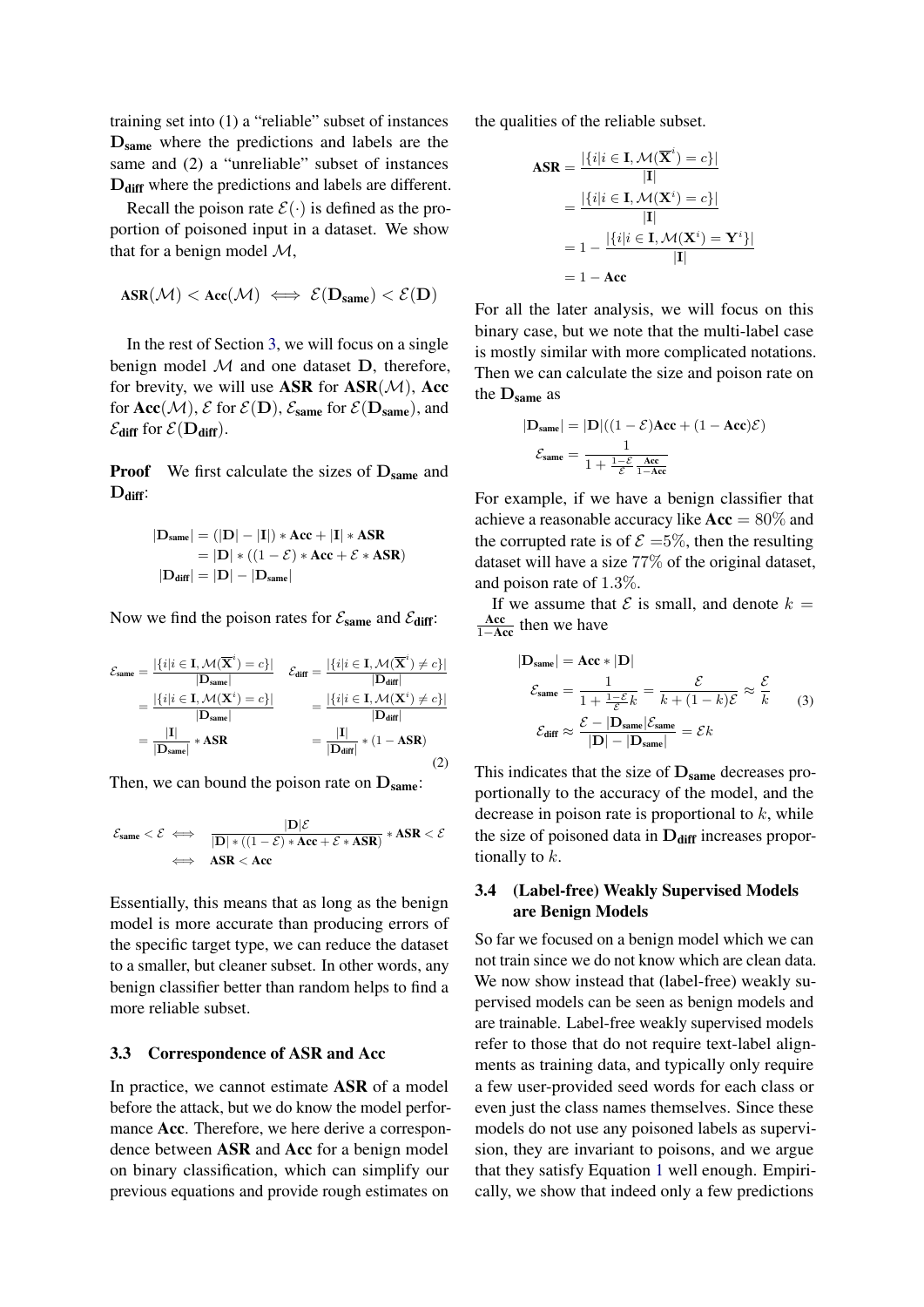change when triggers are added (see Section [5.2\)](#page-6-0). Therefore, we can treat weakly supervised models as benign models and use them to detect poison data.

### 4 Method

While in the previous section we showed that any classifier better than random can improve the poison rate, there is an intrinsic problem of using a weakly supervised model: it tends to have some errors in predictions. Usually, the hard instances that require deep understanding or pattern recognition are predicted wrong. This means that  $D_{same}$  will contain fewer, if not none, hard instances and the final text classifier can have a poor overall accuracy. Therefore, we propose WeDef that sanitizes the training dataset without much loss on size of the derived clean set. After using weakly supervised signals, it also consists of two phases (Figure [1\)](#page-1-0): (1) An iterative refinement of the unreliable dataset  $D_{diff}$ , and (2) A binary classifier that further detects trigger patterns to distinguish clean and poison data.

#### 4.1 Iterative Refinement

With a weakly supervised model trained on the raw documents in D, we can divide the poisoned training set  $D$  into two parts: (1) one reliable subset  $D_{same}$  where the model predictions match the given labels and (2) one unreliable subset  $D_{diff}$ where the predictions differ from the labels. As analyzed before,  $D_{same}$  is slightly smaller than  $D$  but also much cleaner;  $D_{\text{diff}}$  contains higher portion of poisoned labels.

Now we have a high-quality dataset with labels Dsame. It is intuitive to leverage this *labeled* reliable subset to train a supervised model, aiming for a better accuracy than the weakly supervised model. Based on Section [3,](#page-2-1) the higher accuracy the model we use, the higher quality and size the reliable subset. However, we have to be careful as Dsame already contains some, although small amount of, poisoned labels. Therefore, we propose to pick a weak classifier that hardly overfits.

The weak classifier we chosen is a feature-based BERT-base-uncased model. Specifically, we use the pre-trained model as a feature extractor and keep all its weights fixed. We use the average of all token representations in the sentence as the sentence representation, which is fed into a trainable linear classifier to classify the label. Averaging

the token representations can be seen as finding the vector representation that best fits them [\(Wang](#page-9-7) [et al.,](#page-9-7) [2021a\)](#page-9-7), which matches well with our independence assumption — the overall interpretation of the input should not change with triggers.

We train this weak classifier on  $D_{same}$ . We then use it to label all instances in  $D_{diff}$ , which will result in some of them having a prediction same as the given input. Those will be moved into  $D_{same}$ and  $D_{diff}$  will shrink accordingly. We can iteratively improve the quality of  $D_{same}$  by re-training the weak classifier on the updated  $D_{same}$ . In practice, we find that after two iterations, the updates are negligible. Therefore, in all our experiments, we use two iterations of refinement.

Once the refinement is done, we denote the updated division of dataset as  $D_{same+}$  and  $D_{diff-}$ . They differ from the original divisions as  $D_{same}$ + is larger than  $D_{same}$  and  $D_{diff<sup>−</sup>}$  is smaller than  $D_{diff}$ . One can expect that the poison rate in  $D_{diff}$ − becomes higher than that in  $D_{diff}$ .

### 4.2 Poison Detection

So far, we haven't explored the patterns in the triggers yet. Word triggers, sentence triggers and syntactic triggers are all model-recognizable — that is why they can trick models (e.g., fine-tuned language models) to predict wrongly. Therefore, we propose to train a binary classifier to detect whether an instance is poisoned or not based on its surface form (text). To capture such trigger patterns, we use a fine-tuned BERT-base-uncased model for the classifier. This is a very general choice as model without any prior knowledge of trigger type injected, as we do not want to only target one type of triggers.

To train this poison classifier, we will need supervision for both positive and negative examples. Specifically, we sample positive examples from  $D_{\text{diff}^-}$  and negative examples from  $D_{\text{same}}$ , because they are the most unreliable and reliable subsets that we can identify from the previous analysis, respectively.

Let's first consider the data from  $D_{diff}$  as our positive supervision to train the classifier. Based on our analysis on binary classification, if the original poison rate is  $\mathcal E$  and the weak classifier accuracy is Acc, then  $D_{diff}$  will have about  $\mathcal{E} \frac{Acc}{1 - Acc}$  poison rate. Considering an accuracy of 80% and an initial poison rate of 5%, this will result in a poison rate of 20% in  $D_{diff}$ . From our previous analysis,  $D_{diff}$ −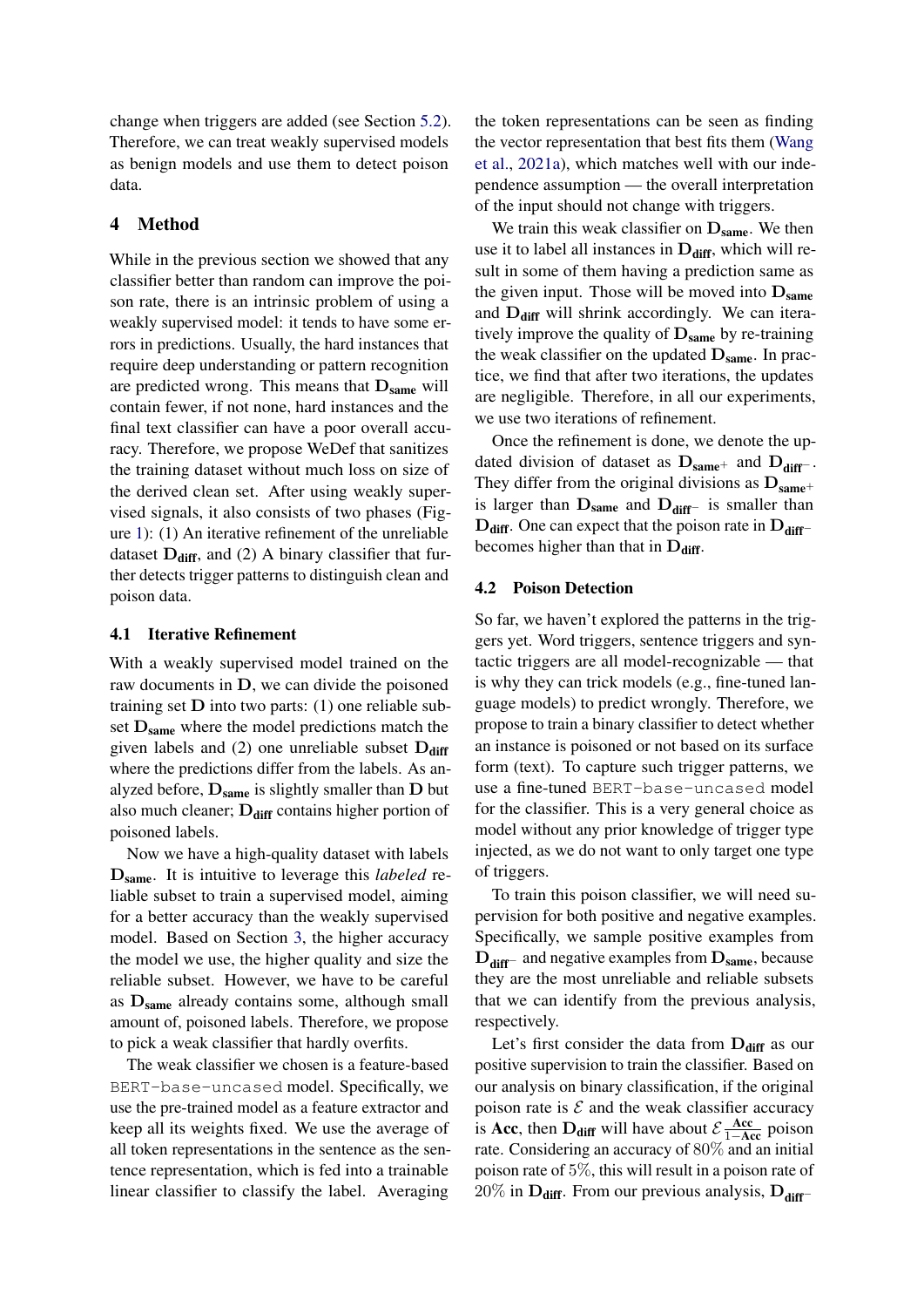<span id="page-5-0"></span>Table 1: An overview of our 3 benchmark datasets.

|                               | <b>IMDb</b> | SST-2   | <b>AGNews</b> |
|-------------------------------|-------------|---------|---------------|
| Corpus Domain<br># of Classes | Reviews     | Reviews | <b>News</b>   |
| # of Documents                | 45,000      | 6,919   | 120,000       |
| License                       | Custom      | CCD     | Custom        |

should have a even higher poison rate than  $D_{\text{diff}}$ .

D<sub>same</sub> is expected to a very low poison rate, therefore, it becomes a great source for negative examples. To pair with one positive example sampled from  $D_{\text{diff}^-}$ , we need to decide how many to sample from  $D_{same}$  as negative examples. If we sample  $t$  times more data from  $D_{same}$  and also relax the scope of negative examples from  $D_{diff}$ – to  $D_{diff}$ , we can calculate the ratio of positive and negative examples and derive a basic requirement for a good choice of t as follows.

$$
P(Positive | Poison) > P(Negative | Poison)
$$
\n
$$
\& P(Positive | Clean) < P(Negative | Clean)
$$
\n
$$
\Rightarrow \quad \frac{1 - \mathcal{E}k}{1 - \mathcal{E}/k} \le 1 < t < k^2.
$$

Recall  $k = \frac{Acc}{1 - Acc}$ . We choose  $t = 2$  for all our experiments as it can serve a large range of k.

Moreover, one can use noise mitigation methods, such as cross-validation [\(Wang et al.,](#page-9-8) [2019\)](#page-9-8) to remedy such intrinsic bias. Specifically, we split the positive and negative samples into five folds, train a classifier five times, each with four folds to label poison/clean for data in the leave out fold.

#### 5 Experiments

### 5.1 Experimental Settings

Datasets We evaluate our method on three text classification tasks: IMDb [\(Maas et al.,](#page-9-9) [2011\)](#page-9-9), SST-2 [\(Socher et al.,](#page-9-10) [2013\)](#page-9-10), and AG News [\(Zhang et al.,](#page-9-11) [2015\)](#page-9-11). See Table [1](#page-5-0) for their statistics.

Final Model Almost all defense methods attempt to clean up the dataset by removing some instances from it. And the final delivered model is trained on the remaining instances. For all delivered models and our intermediate models (e.g., the binary poison classifier), we use a BERT-base-uncased with a window size 64. We did no hyperparameter tuning, and all settings follow the experimental setting in BFClass [\(Li](#page-9-2) [et al.,](#page-9-2) [2021\)](#page-9-2).

Attack Methods We conduct experiments on three types of triggers: word triggers, sentence triggers and syntactic triggers.

<span id="page-5-1"></span>Table 2: Analysis of Sentence Triggers of different perplexities. The Acc and ASR are calculated for a vanilla model on the IMDb dataset.

| avg. Perplexity | Acc $\%$ | ASR $%$ |
|-----------------|----------|---------|
| 10122           | 85.09    | 100     |
| 210             | 84.52    | 100     |
|                 | 84.53    | 99.95   |

<span id="page-5-2"></span>

| Method                           | Word Trigger   | <b>Sentence Trigger</b> | <b>Syntactic Trigger</b> |
|----------------------------------|----------------|-------------------------|--------------------------|
| GroundTruth                      | 98.18          | 96.50                   | 96.82                    |
| <b>TwoSeeds</b><br><b>XClass</b> | 97.30<br>98.03 | 92.67<br>94.42          | 94.91<br>96.50           |

- Word Trigger: We randomly pick 5 mediumfrequency words from the corpus as word triggers following BFClass [\(Li et al.,](#page-9-2) [2021\)](#page-9-2).
- Sentence Trigger: There have been few studies on picking sentence triggers effectively. In Table [2,](#page-5-1) we calculate sentence perplexity with GPT-2 and observe that low perplexity sentences are as strong as high perplexity ones for attacks. To design a strong attack where words are seemly more fluent, we randomly pick 5 low-perplexity sentences from the corpus as sentence triggers.
- Syntactic Trigger: We follow the setting in [Qi](#page-9-0) [et al.](#page-9-0) [\(2021b\)](#page-9-0) and use the trigger syntactic template  $S(SBAR)$  (, ) (NP) (VP) (.).

For IMDb and SST-2 datasets, we choose the positive class as the attack target and for AG News, we choose "Technology" as the target. Specific trigger selection is displayed in Sec. [A](#page-11-0) in the appendix. Following previous work [\(Li et al.,](#page-9-2) [2021;](#page-9-2) [Dai et al.,](#page-8-0) [2019;](#page-8-0) [Qi et al.,](#page-9-0) [2021b\)](#page-9-0), we use a poison rate of  $5\%$ for word and sentence triggers, and a poison rate of 20% for syntactic triggers.

Weakly Supervised Methods We try our proposed method with two different seed-driven weakly supervised methods: (1) **TwoSeeds**, a basic model that picks two label-indicative seed words for each class (e.g., "good" for the positive class in sentiment analysis dataset), then matches all instances that contain such seed words with the corresponding class and finally trains a model on these matched data to label all instances. (2) XClass [\(Wang et al.,](#page-9-6) [2021b\)](#page-9-6), the state-of-the-art weakly supervised text classification method which only uses class names as the seed words which leverages contextualized representations to find label-oriented document representations and employs clustering to distribute the labels.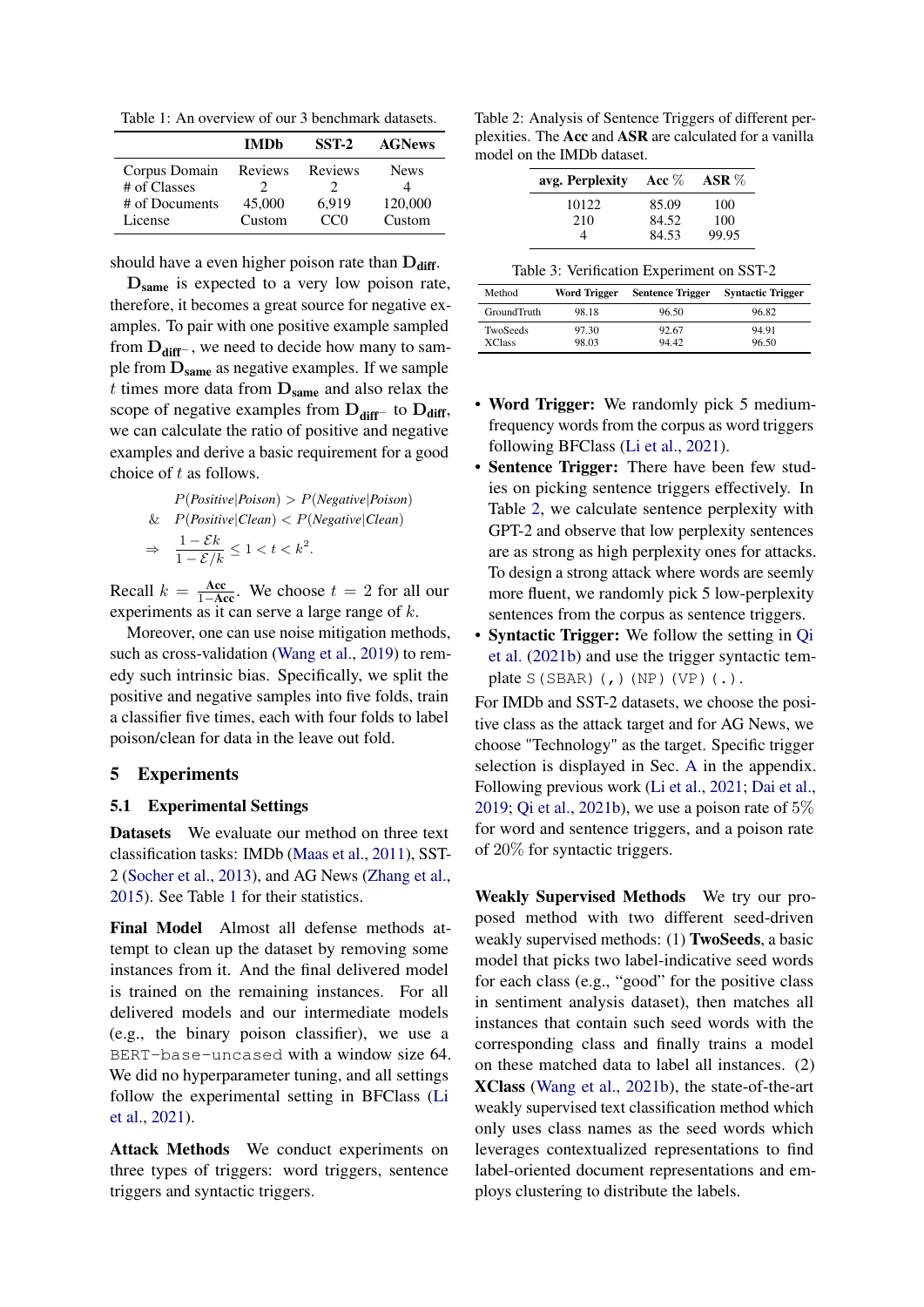Table 4: Actual and estimated  $\mathcal{E}_{\text{same}}$ .

<span id="page-6-1"></span>

| $\mathcal{E}_{\text{same}}\%$ | IMDb | Word $\mathcal{E}=5\%$<br>SST-2 | <b>Sent.</b> $\mathcal{E} = 5\%$<br><b>IMDb</b> | SST <sub>2</sub> | Syn. $\mathcal{E} = 20\%$<br><b>IMDb</b> | SST <sub>2</sub> |
|-------------------------------|------|---------------------------------|-------------------------------------------------|------------------|------------------------------------------|------------------|
| Actual (TwoSeeds)             | 1.58 | 1.52                            | 0.77                                            | 1.16             | 6.89                                     | 5.65             |
| Estimated (Eq. 2)             | 1.61 | 1.33                            | 0.79                                            | 0.98             | 6.40                                     | 7.28             |
| Estimated (Eq. 3)             | 1.57 | 1.23                            | 1.59                                            | 1.31             | 6.27                                     | 4.89             |
| Actual (XClass)               | 1.19 | 0.20                            | 0.57                                            | 0.26             | 5.24                                     | 6.48             |
| Estimated (Eq. 2)             | 1.37 | 0.13                            | 0.61                                            | 0.11             | 5.07                                     | 6.45             |
| Estimated (Eq. 3)             | 1.40 | 1.38                            | 135                                             | 1.39             | 5.13                                     | 4.99             |

#### <span id="page-6-0"></span>5.2 Experimental Verification of Analysis

Before diving into experiments, we first validate our assumption in Equation [1](#page-2-2) with experimental results. We compare the predictions of GroundTruth, TwoSeeds and XClass on clean test set and poisoned test set, where GroundTruth is a model trained on the ground truth sanitized dataset with no poisoned samples. The count of the same predictions is reported in Table [3.](#page-5-2) The triggers show little effect on the predictions of weakly supervised models. Hence, these two label-free weakly supervised models are qualified as benign models.

To verify our analysis in Sec. [3,](#page-2-1) for each weakly supervised model, we can obtain the actual poison rate  $\mathcal{E}_{same}$  on the reliable set  $D_{same}$ . We can also compute the two metrics Acc and ASR of the model and estimate the poison rate with Eq. [2](#page-3-0) or Eq. [3.](#page-3-1) We show the results in Table [4.](#page-6-1) We can first notice that the actual poison rate is quite similar to the estimated poison rate with Eq. [2,](#page-3-0) indicating that our assumptions of independence are mostly likely true. With Eq. [3,](#page-3-1) the estimation is pretty good on the IMDb dataset, but a bit off on the SST-2 dataset. This is because the model is biased towards predicting one type of the label on this small dataset, and the generalization of Acc from the full dataset to the small selected subset do not hold well in Sec. [3.2.](#page-2-3)

#### 5.3 Compared Methods

We compare with the following defense methods: Onion [\(Qi et al.,](#page-9-1) [2021a\)](#page-9-1) uses GPT-2 to calculate a suspicion score of each word: the decrement of sentence perplexity after removing the word. Onion will remove tokens with suspicion scores over a threshold. We specially hold out a part of ground truth data to tune the threshold.

BFClass [\(Li et al.,](#page-9-2) [2021\)](#page-9-2) leverages ELEC-TRA [\(Clark et al.,](#page-8-4) [2020\)](#page-8-4) as the discriminator to detect potential trigger words from the training set and then distill a concentrated set based on the association between words and labels. BFClass uses a remove-and-compare (R&C) process which

examines all samples with suspicious tokens by comparing the predictions of the poisoned model before and after removing the token.

LFR+R&C [\(Kurita et al.,](#page-8-1) [2020\)](#page-8-1) defines Label Flip Rate (LFR) as the rate of test samples misclassified by the poisoned models. Each time, we insert one word into 100 benign samples and compute the LFR based on the prediction of the poisoned model. The word with LFR  $> 90\%$  will be treated as the trigger word. Following BFClass, we apply the R&C process on those detected words.

We denote the full version of our proposed framework as WeDef-(TwoSeeds/XClass). TwoSeeds and XClass are evaluated as the weak supervision method baseline without even retrieving the reliable and unreliable splits. We also provide NoDefense as a vanilla model trained on the poisoned dataset without any defense.

#### 5.4 Main Results

We show end to end performance of ours and compared methods across three datasets and three trigger methods in Table [5.](#page-7-0)

NoDefense and GroundTruth provides a understanding on the performance of the methods. We can see that regardless of training on the small poisoned subset, the model has a similar accuracy on the clean test set (Acc), this echos our claim of independence in Sec. [3.1.](#page-2-4) The ASR of NoDefense shows that all attacks are effective: the vanilla model can be altered to predict the target label almost certainly. The ASR of GroundTruth suggests a lower bound for defense models.

ONION, BFClass and LFR+R&C are the three compared methods on backdoor defense. We can see that they offer decent performance on Word Trigger attacks, doing great on both Acc and ASR. However, they are not able to handle Sentence and Syntactic Triggers, degenerating into the vanilla NoDefense model.

TwoSeeds and XClass are the two weakly supervised methods we use. We can see with only the weakly supervised classifier, the ASR is already great — both methods showing non-trivial improvement over the vanilla method across all three triggers and XClass even has a ASR similar to that of GrouthTruth on several dataset/triggers<sup>[3](#page-6-2)</sup>. This shows that our idea of using Weakly Supervised classifiers is valid, and they can surely be treated

<span id="page-6-2"></span><sup>3</sup> Sometimes it is better than GroundTruth, which we believe is because the small dataset has some fluctuations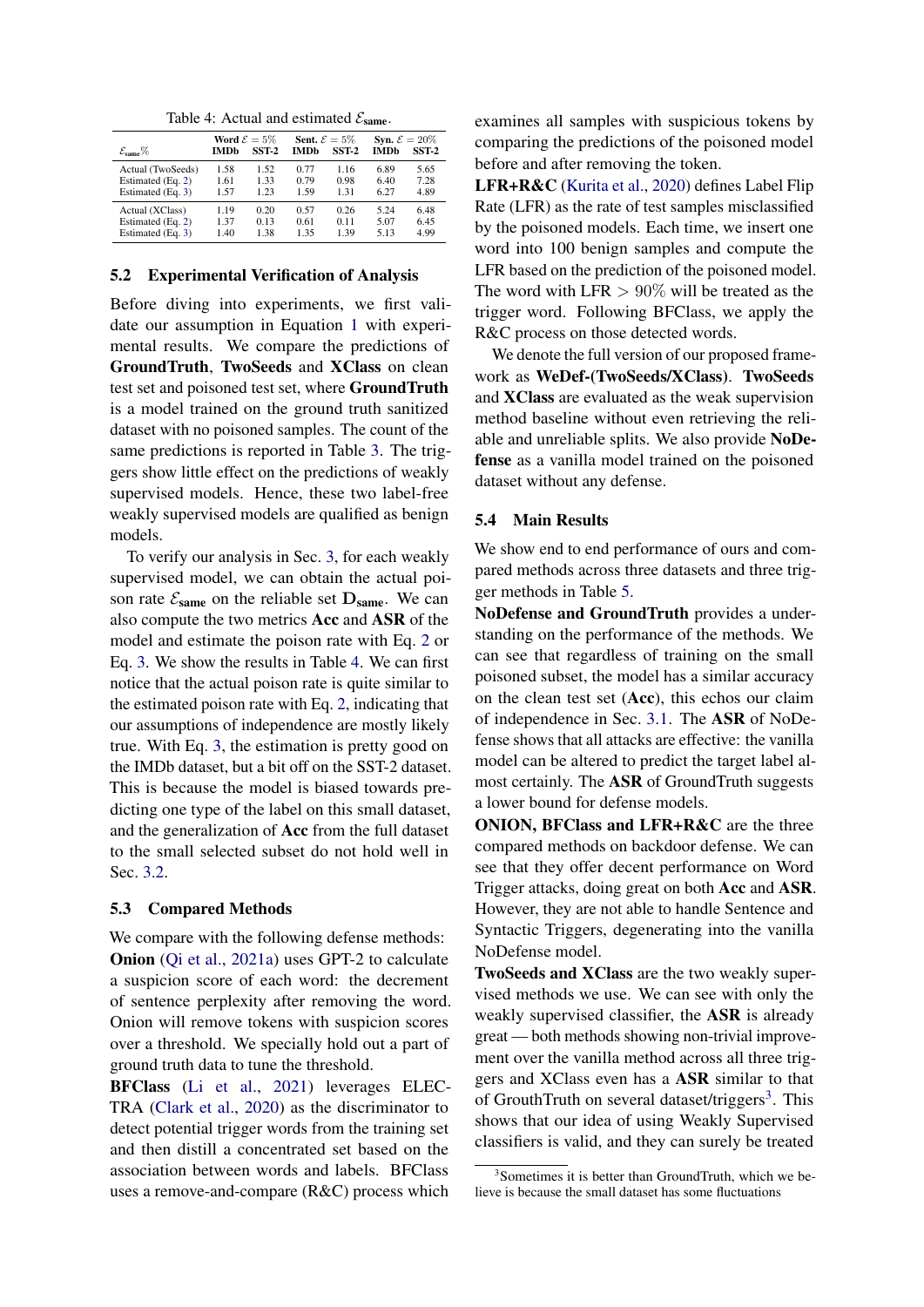<span id="page-7-1"></span>

|                                                                                                                                  |                                                                                 | <b>IMDb</b>    |                | <b>Word Trigger</b><br>SST-2 | <b>AGNEWS</b>  |               |                | <b>IMDb</b>    | <b>Sentence Trigger</b>                            | $SST-2$        |                | <b>AGNEWS</b>  |                | <b>IMDb</b>    | <b>Syntactic Trigger</b> | SST-2          | <b>AGNEWS</b>  |                |
|----------------------------------------------------------------------------------------------------------------------------------|---------------------------------------------------------------------------------|----------------|----------------|------------------------------|----------------|---------------|----------------|----------------|----------------------------------------------------|----------------|----------------|----------------|----------------|----------------|--------------------------|----------------|----------------|----------------|
| Method                                                                                                                           | Acc                                                                             | <b>ASR</b>     | Acc            | ASR                          | Acc            | <b>ASR</b>    | Acc            | <b>ASR</b>     | Acc                                                | <b>ASR</b>     | Acc            | ASR            | Acc            | <b>ASR</b>     | Acc                      | <b>ASR</b>     | Acc            | <b>ASR</b>     |
| NoDefense                                                                                                                        | 84.87                                                                           | 100            | 90.71          | 90.56                        | 93.38          | 99.25         | 84.04          | 100            | 90.60                                              | 99.89          | 93.36          | 100            | 84.22          | 99.69          | 90.28                    | 96.47          | 93.45          | 99.81          |
| GroundTruth                                                                                                                      | 84.61                                                                           | 16.72          | 91.65          | 12.73                        | 94.28          | 3.05          | 84.31          | 14.09          | 91.25                                              | 14.93          | 93.98          | 3.19           | 84.72          | 16.40          | 90.94                    | 12.53          | 94.07          | 3.23           |
| TwoSeeds<br><b>XClass</b>                                                                                                        | 76.09<br>78.16                                                                  | 24.43<br>21.34 | 80.22<br>78.35 | 21.3<br>2.09                 | 72.54<br>82.83 | 18.74<br>4.28 | 75.93<br>78.72 | 12.05<br>9.58  | 79.29<br>78.30                                     | 15.48<br>1.76  | 71.54<br>83.13 | 21.81<br>4.02  | 76.11<br>79.59 | 24.34<br>20.18 | 80.34<br>80.04           | 29.17<br>25.82 | 79.32<br>79.63 | 5.81<br>38.85  |
|                                                                                                                                  |                                                                                 |                |                |                              |                |               |                |                |                                                    |                |                |                |                |                |                          |                |                |                |
| <b>ONION</b><br><b>BFClass</b>                                                                                                   | 83.88<br>84.37                                                                  | 25.22<br>16.19 | 83.57<br>91.85 | 27.66<br>12.02               | 91.22<br>92.54 | 4.96<br>4.25  | 84.5<br>84.89  | 99.47<br>99.58 | 83.02<br>90.80                                     | 83.53<br>99.70 | 91.05<br>93.75 | 97.89<br>99.81 | 83.10<br>84.26 | 93.95<br>99.70 | 89.48<br>90.25           | 93.49<br>96.33 | 93.31<br>93.40 | 94.74<br>99.60 |
| LFR+R&C                                                                                                                          | 83.99                                                                           | 18.34          | 90.13          | 13.08                        | 90.01          | 3.51          | 83.22          | 98.31          | 90.77                                              | 99.93          | 94.01          | 99.89          | 84.14          | 99.72          | 90.01                    | 96.21          | 93.20          | 99.69          |
| WeDef-TwoSeeds                                                                                                                   | 83.92                                                                           | 25.33          | 89.19          | 19.57                        | 92.07          | 21.80         | 83.91          | 34.55          | 89.08                                              | 12.09          | 92.42          | 88.68          | 83.91          | 31.39          | 89.85                    | 60.01          | 90.65          | 59.36          |
| - cleaning                                                                                                                       | 81.07                                                                           | 26.50          | 86.37          | 20.75                        | 79.93          | 37.60         | 81.64          | 47.44          | 87.03                                              | 25.58          | 80.60          | 57.21          | 81.20          | 36.53          | 87.10                    | 50.00          | 79.27          | 47.53          |
| WeDef-XClass<br>- cleaning                                                                                                       | 83.94<br>81.71                                                                  | 20.27<br>23.01 | 90.41<br>87.64 | 6.89<br>4.28                 | 93.11<br>86.33 | 4.80<br>4.12  | 83.79<br>82.40 | 19.67<br>30.23 | 91.10<br>87.86                                     | 8.45<br>6.15   | 93.05<br>86.50 | 4.84<br>4.32   | 84.31<br>82.55 | 15.06<br>26.04 | 90.43<br>88.46           | 17.21<br>15.13 | 93.22<br>83.59 | 9.81<br>16.26  |
|                                                                                                                                  |                                                                                 |                |                |                              |                |               |                |                |                                                    |                |                |                |                |                |                          |                |                |                |
|                                                                                                                                  | Table 6: Poison Rate and sizes of the final sanitized set given by our methods. |                |                |                              |                |               |                |                |                                                    |                |                |                |                |                |                          |                |                |                |
| <b>Syntactic Trigger</b> $\mathcal{E} = 20\%$<br>Word Trigger $\mathcal{E} = 5\%$<br><b>Sentence Trigger</b> $\mathcal{E} = 5\%$ |                                                                                 |                |                |                              |                |               |                |                |                                                    |                |                |                |                |                |                          |                |                |                |
| Method                                                                                                                           |                                                                                 |                | <b>IMDb</b>    | $SST-2$                      |                | <b>AGNEWS</b> |                | <b>IMDb</b>    |                                                    | $SST-2$        |                | <b>AGNEWS</b>  |                | <b>IMDb</b>    | $SST-2$                  |                | <b>AGNEWS</b>  |                |
|                                                                                                                                  |                                                                                 |                |                |                              |                |               |                |                | Poison Rate $\mathcal{E}\%$ of Final Sanitized Set |                |                |                |                |                |                          |                |                |                |
| WeDef-TwoSeeds                                                                                                                   |                                                                                 |                | 1.03           | 1.06                         |                | 0.25          |                | 0.23           |                                                    | 0.04           |                | 0.27           |                | 5.62           | 6.29                     |                | 8.18           |                |
| - cleaning                                                                                                                       |                                                                                 |                | 1.58           | 1.52                         |                | 1.27          |                | 0.77           |                                                    | 1.16           |                | 1.54           |                | 6.89           | 5.65                     |                | 6.90           |                |
| WeDef-XClass                                                                                                                     |                                                                                 |                | 0.39           | 0.21                         |                | 0.03          |                |                |                                                    | 0.05           |                | 0.08           |                | 5.09           | 5.11                     |                | 4.04           |                |
|                                                                                                                                  |                                                                                 |                |                |                              |                |               |                | 0              |                                                    |                |                |                |                |                |                          |                |                |                |
| - cleaning                                                                                                                       |                                                                                 |                | 1.19           | 0.20                         |                | 0.23          |                | 0.57           |                                                    | 0.26           |                | 0.23           |                | 5.24           | 6.48                     |                | 5.48           |                |
|                                                                                                                                  | Ratio $(\%)$ of size of Final Sanitized Set                                     |                |                |                              |                |               |                |                |                                                    |                |                |                |                |                |                          |                |                |                |
| WeDef-TwoSeeds                                                                                                                   |                                                                                 |                | 77.95          | 81.52                        |                | 79.80         |                | 75.28          |                                                    | 81.15          |                | 78.67          |                | 77.84          | 82.30                    |                | 79.30          |                |
| - cleaning                                                                                                                       |                                                                                 |                | 76.35          | 82.57                        |                | 78.76         |                | 75.49          |                                                    | 81.70          |                | 79.76          |                | 76.42          | 82.00                    |                | 78.96          |                |
| WeDef-XClass                                                                                                                     |                                                                                 |                | 76.93          | 83.31                        |                | 78.44         |                | 76.38          |                                                    | 82.15          |                | 77.20          |                | 79.33          | 84.32                    |                | 81.69          |                |
| - cleaning                                                                                                                       |                                                                                 |                | 79.51          | 78.84                        |                | 79.03         |                | 78.97          |                                                    | 79.24          |                | 79.29          |                | 79.25          | 79.56                    |                | 79.30          |                |
|                                                                                                                                  |                                                                                 |                |                |                              |                |               |                |                |                                                    |                |                |                |                |                |                          |                |                |                |

<span id="page-7-0"></span>Table 5: Evaluations of the end to end performance of our and all compared methods. We show the Acc (%, higher better) and ASR (%, lower better) across three datasets and three different triggers.

as benign models. However, we also note that the Acc is not great, since overall, weakly supervised methods do not use any given labels at all.

WeDef-(TwoSeeds/XClass) are our proposed models. After introducing reliability and two stage cleaning, Acc improved by a great margin similar to GroundTruth. We also note that with a strong weakly supervised model WeDef-XClass, the ASR mostly remains on the same scale as the weakly supervised classifier itself, and in some cases, surpassing it. We also note the importance of our two stage cleaning, which with almost no drop in ASR, we gain a significant boost on Acc.

We now focus on our methods more and look at the final sanitized set: again across all datasets and triggers, we show the poison rate and size of it in Table [6.](#page-7-1) Clearly, our methods can achieve a great job in sanitizing the dataset while retaining a large enough dataset for training. We can see that our two stage cleaning can bring down the poison rate in different dataset/triggers/methods, while keeping a similar size clean set (and even increasing it with the better weakly supervised model X-Class). This justifies the reason that we need cleaning on the immediately derived reliable and unreliable dataset from weakly supervised models.

We further show the ablation results for each of

the two cleaning stages in Appendix. Generally, the two stage cleaning retains the clean-label accuracy (Acc), trading off with a small increase in attack success rate (ASR).

#### 6 Related Work

Backdoor attacks first gained popularity from Computer Vision [\(Gu et al.,](#page-8-3) [2019;](#page-8-3) [Liu et al.,](#page-9-12) [2017;](#page-9-12) [Shafahi et al.,](#page-9-13) [2018;](#page-9-13) [Li et al.,](#page-9-14) [2020\)](#page-9-14). The most common attack method is to poison the training data by injecting a trigger into selected samples [\(Chen](#page-8-5) [et al.,](#page-8-5) [2017;](#page-8-5) [Zhong et al.,](#page-9-15) [2020;](#page-9-15) [Zhao et al.,](#page-9-16) [2020\)](#page-9-16). [Dai et al.](#page-8-0) [\(2019\)](#page-8-0) introduced the problem into NLP, where they discuss sentences triggers. [Kurita et al.](#page-8-1) [\(2020\)](#page-8-1) tried some rare and meaningless words. [Chen et al.](#page-8-2) [\(2020\)](#page-8-2) compared different types of the triggers, including char-, word- and sentencelevels. [Qi et al.](#page-9-0) [\(2021b\)](#page-9-0) proposed syntactic triggers by rewriting sentences into a specific syntactic structure. [Chen et al.](#page-8-6) [\(2021\)](#page-8-6); [Gan et al.](#page-8-7) [\(2021\)](#page-8-7) explored clean-label attacks, where all the labels are unchanged but can cause test predictions to flip.

On the defense side, [Chen and Dai](#page-8-8) [\(2021\)](#page-8-8) propose Backdoor Keyword Identification (BKI) to mitigate backdoor attacks via detecting the specific neurons affected trigger words. [Qi et al.](#page-9-1) [\(2021a\)](#page-9-1) leverage the perplexity of sentences to remove the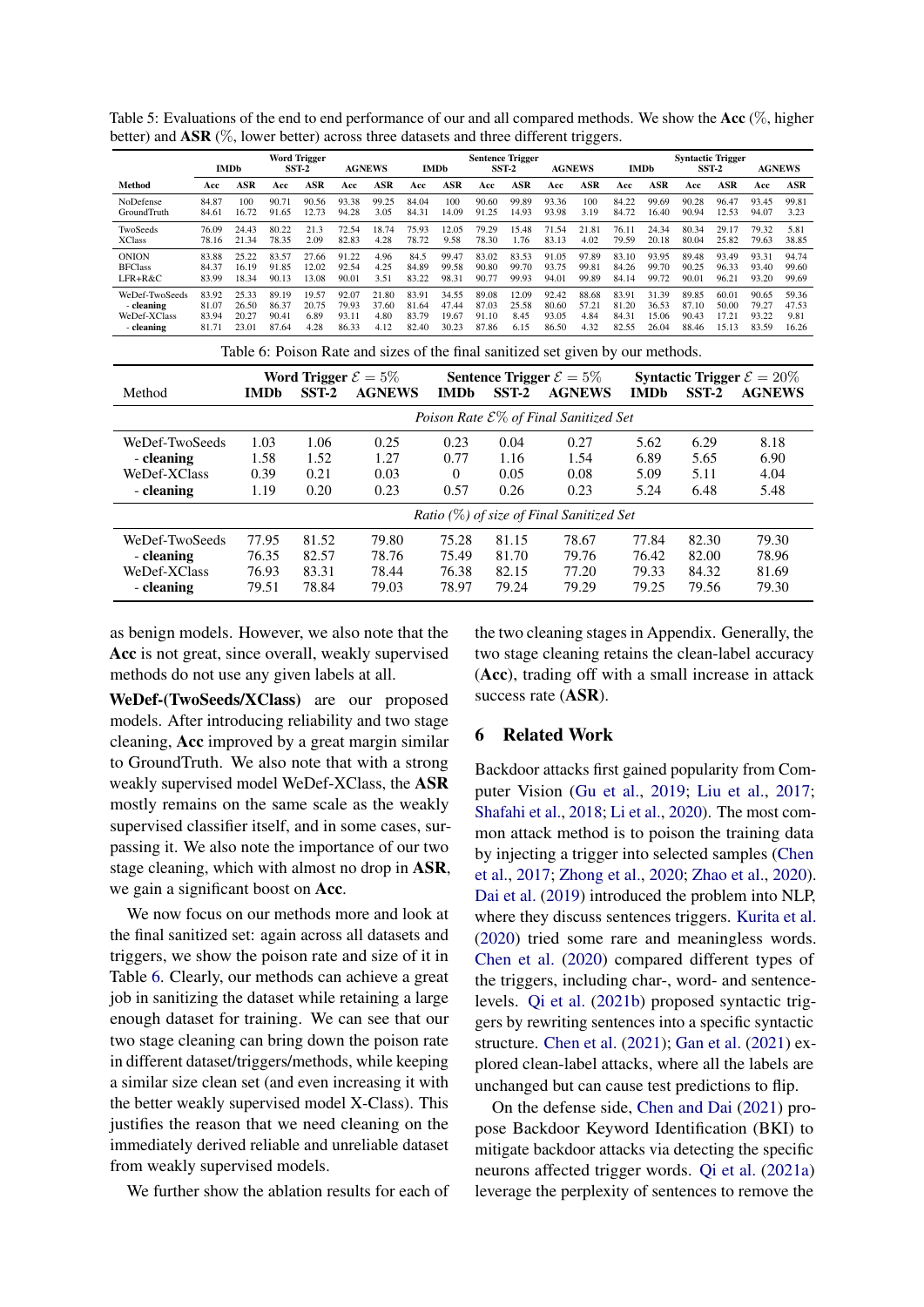trigger words. They observe the decrease of the perplexity when removing a specific word from the sentence. [Li et al.](#page-9-2) [\(2021\)](#page-9-2) analyze the word triggers comprehensively. They utilize the pre-trained discriminator to detect the potential trigger word, and then distill the trigger set. In this paper, we derive the first backdoor defense method which is effective against all the popular trigger-based attacks including word triggers, sentence triggers, and syntactic triggers.

### 7 Conclusion

In this paper, we propose WeDef, a novel weakly supervised backdoor defense framework. We leverage a weakly supervised model to detect potential poisoned data, which is refined via a weak classifier method, and then, fed to a pattern recognizer to distinguish clean data from poisoned ones. Our analysis show that attack manipulated labels are independent to the prediction errors of the weakly supervised text classifier, justifying our approach. Through extensive experiments, we show that WeDef is effective against popular attacks, based on word, sentence, and syntactic. The final model trained on the sanitized dataset achieves almost the same performance as if trained on ground truth clean data. WeDef also has its weakness, in that it assumes a benign model that never saw wrong labels work well, so it naturally won't work for clean-label attacks [\(Chen et al.,](#page-8-6) [2021;](#page-8-6) [Gan et al.,](#page-8-7) [2021\)](#page-8-7). In the future, we plan to apply the idea of weak supervision to defend backdoor attacks in a wider range of machine learning problems. We are also interested in discovering a systematic way to ensemble different weakly supervised methods and noisy training protocols together for backdoor defense. We also believe that this framework can be fused with few-shot learning.

### 8 Ethical Considerations

In this paper, we propose a defense method to backdoor attack with different types of triggers. We experiment on two datasets that are publicly available. We show that our defense method can alleviate backdoor attacks and sanitize the poisoned datasets. Therefore, we believe our framework is ethically on the right side of the spectrum and has no potential for misuse and cannot harm any vulnerable population.

### 9 Acknowledgement

We thank all anonymous reviewers and program chairs for their helpful feedback. Our work is sponsored in part by National Science Foundation Convergence Accelerator under award OIA-2040727 as well as generous gifts from Google, Adobe, and Teradata. Any opinions, findings, and conclusions or recommendations expressed herein are those of the authors and should not be interpreted as necessarily representing the views, either expressed or implied, of the U.S. Government. The U.S. Government is authorized to reproduce and distribute reprints for government purposes not withstanding any copyright annotation hereon.

### References

- <span id="page-8-8"></span>Chuanshuai Chen and Jiazhu Dai. 2021. [Mitigating](https://doi.org/10.1016/j.neucom.2021.04.105) [backdoor attacks in lstm-based text classification](https://doi.org/10.1016/j.neucom.2021.04.105) [systems by backdoor keyword identification.](https://doi.org/10.1016/j.neucom.2021.04.105) *Neurocomputing*, 452:253–262.
- <span id="page-8-2"></span>Xiaoyi Chen, Ahmed Salem, Michael Backes, Shiqing Ma, and Yang Zhang. 2020. [Badnl: Backdoor at](http://arxiv.org/abs/2006.01043)[tacks against NLP models.](http://arxiv.org/abs/2006.01043) *CoRR*, abs/2006.01043.
- <span id="page-8-5"></span>Xinyun Chen, Chang Liu, Bo Li, Kimberly Lu, and Dawn Song. 2017. [Targeted backdoor attacks on](http://arxiv.org/abs/1712.05526) [deep learning systems using data poisoning.](http://arxiv.org/abs/1712.05526) *CoRR*, abs/1712.05526.
- <span id="page-8-6"></span>Yangyi Chen, Fanchao Qi, Zhiyuan Liu, and Maosong Sun. 2021. [Textual backdoor attacks can be](http://arxiv.org/abs/2110.08247) [more harmful via two simple tricks.](http://arxiv.org/abs/2110.08247) *CoRR*, abs/2110.08247.
- <span id="page-8-4"></span>Kevin Clark, Minh-Thang Luong, Quoc V. Le, and Christopher D. Manning. 2020. [ELECTRA: pre](https://openreview.net/forum?id=r1xMH1BtvB)[training text encoders as discriminators rather than](https://openreview.net/forum?id=r1xMH1BtvB) [generators.](https://openreview.net/forum?id=r1xMH1BtvB) In *8th International Conference on Learning Representations, ICLR 2020, Addis Ababa, Ethiopia, April 26-30, 2020*. OpenReview.net.
- <span id="page-8-0"></span>Jiazhu Dai, Chuanshuai Chen, and Yufeng Li. 2019. [A backdoor attack against lstm-based text classifica](https://doi.org/10.1109/ACCESS.2019.2941376)[tion systems.](https://doi.org/10.1109/ACCESS.2019.2941376) *IEEE Access*, 7:138872–138878.
- <span id="page-8-7"></span>Leilei Gan, Jiwei Li, Tianwei Zhang, Xiaoya Li, Yuxian Meng, Fei Wu, Shangwei Guo, and Chun Fan. 2021. [Triggerless backdoor attack for NLP tasks](http://arxiv.org/abs/2111.07970) [with clean labels.](http://arxiv.org/abs/2111.07970) *CoRR*, abs/2111.07970.
- <span id="page-8-3"></span>Tianyu Gu, Kang Liu, Brendan Dolan-Gavitt, and Siddharth Garg. 2019. [Badnets: Evaluating backdoor](https://doi.org/10.1109/ACCESS.2019.2909068)[ing attacks on deep neural networks.](https://doi.org/10.1109/ACCESS.2019.2909068) *IEEE Access*, 7:47230–47244.
- <span id="page-8-1"></span>Keita Kurita, Paul Michel, and Graham Neubig. 2020. [Weight poisoning attacks on pre-trained models.](http://arxiv.org/abs/2004.06660) *CoRR*, abs/2004.06660.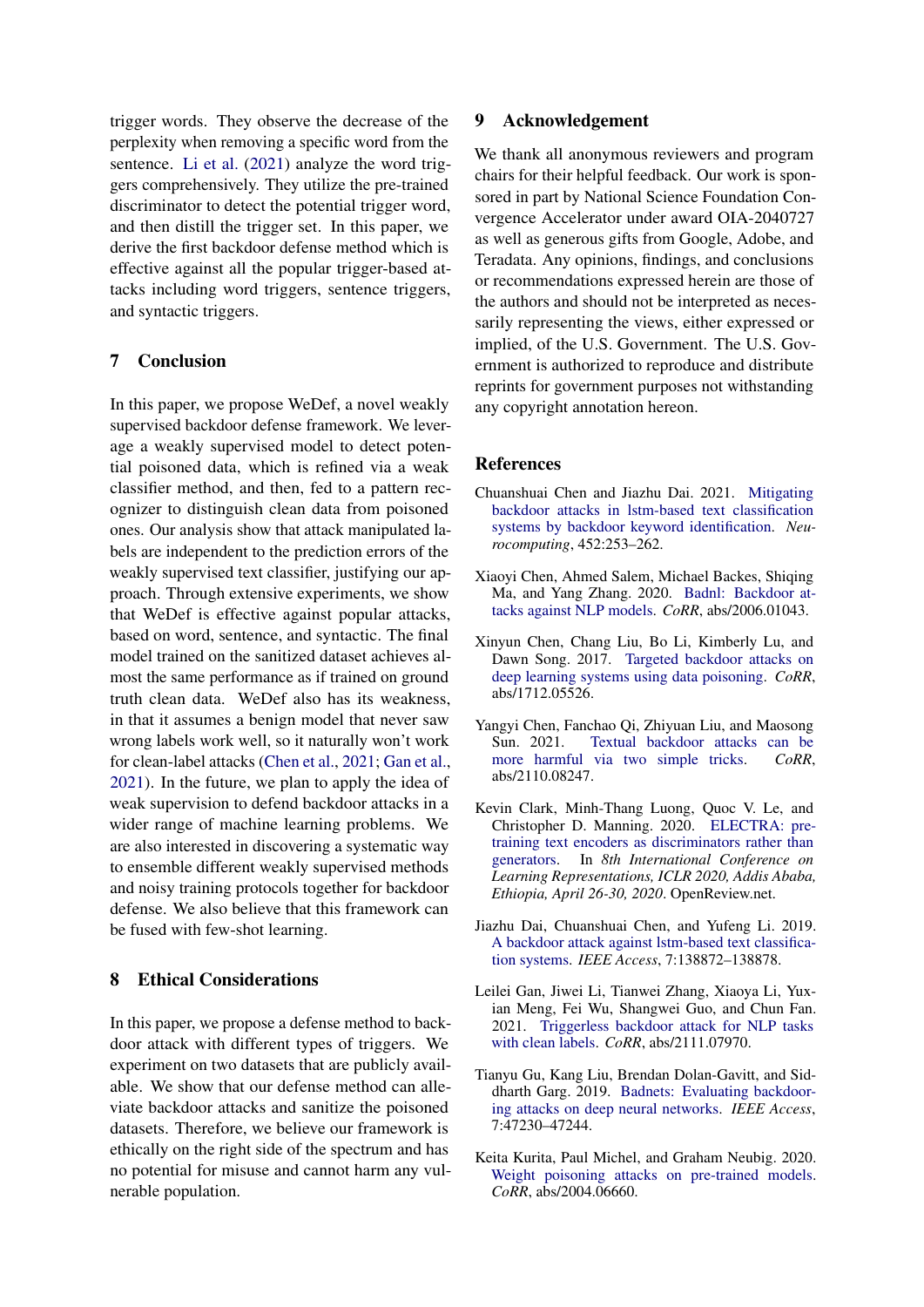- <span id="page-9-14"></span>Yiming Li, Baoyuan Wu, Yong Jiang, Zhifeng Li, and Shu-Tao Xia. 2020. [Backdoor learning: A survey.](http://arxiv.org/abs/2007.08745) *CoRR*, abs/2007.08745.
- <span id="page-9-2"></span>Zichao Li, Dheeraj Mekala, Chengyu Dong, and Jingbo Shang. 2021. [Bfclass: A backdoor-free text classifi](https://doi.org/10.18653/v1/2021.findings-emnlp.40)[cation framework.](https://doi.org/10.18653/v1/2021.findings-emnlp.40) In *Findings of the Association for Computational Linguistics: EMNLP 2021, Virtual Event / Punta Cana, Dominican Republic, 16- 20 November, 2021*, pages 444–453. Association for Computational Linguistics.
- <span id="page-9-12"></span>Yuntao Liu, Yang Xie, and Ankur Srivastava. 2017. [Neural trojans.](https://doi.org/10.1109/ICCD.2017.16) In *2017 IEEE International Conference on Computer Design, ICCD 2017, Boston, MA, USA, November 5-8, 2017*, pages 45–48. IEEE Computer Society.
- <span id="page-9-9"></span>Andrew Maas, Raymond E Daly, Peter T Pham, Dan Huang, Andrew Y Ng, and Christopher Potts. 2011. Learning word vectors for sentiment analysis. In *Proceedings of the 49th annual meeting of the association for computational linguistics: Human language technologies*, pages 142–150.
- <span id="page-9-4"></span>Dheeraj Mekala and Jingbo Shang. 2020. [Contextual](https://doi.org/10.18653/v1/2020.acl-main.30)[ized weak supervision for text classification.](https://doi.org/10.18653/v1/2020.acl-main.30) In *Proceedings of the 58th Annual Meeting of the Association for Computational Linguistics, ACL 2020, Online, July 5-10, 2020*, pages 323–333. Association for Computational Linguistics.
- <span id="page-9-3"></span>Yu Meng, Jiaming Shen, Chao Zhang, and Jiawei Han. 2018. [Weakly-supervised neural text classifi](https://doi.org/10.1145/3269206.3271737)[cation.](https://doi.org/10.1145/3269206.3271737) In *Proceedings of the 27th ACM International Conference on Information and Knowledge Management, CIKM 2018, Torino, Italy, October 22- 26, 2018*, pages 983–992. ACM.
- <span id="page-9-5"></span>Yu Meng, Yunyi Zhang, Jiaxin Huang, Chenyan Xiong, Heng Ji, Chao Zhang, and Jiawei Han. 2020. [Text](https://doi.org/10.18653/v1/2020.emnlp-main.724) [classification using label names only: A language](https://doi.org/10.18653/v1/2020.emnlp-main.724) [model self-training approach.](https://doi.org/10.18653/v1/2020.emnlp-main.724) In *Proceedings of the 2020 Conference on Empirical Methods in Natural Language Processing, EMNLP 2020, Online, November 16-20, 2020*, pages 9006–9017. Association for Computational Linguistics.
- <span id="page-9-1"></span>Fanchao Qi, Yangyi Chen, Mukai Li, Yuan Yao, Zhiyuan Liu, and Maosong Sun. 2021a. [ONION:](https://doi.org/10.18653/v1/2021.emnlp-main.752) [A simple and effective defense against textual back](https://doi.org/10.18653/v1/2021.emnlp-main.752)[door attacks.](https://doi.org/10.18653/v1/2021.emnlp-main.752) In *Proceedings of the 2021 Conference on Empirical Methods in Natural Language Processing, EMNLP 2021, Virtual Event / Punta Cana, Dominican Republic, 7-11 November, 2021*, pages 9558–9566. Association for Computational Linguistics.
- <span id="page-9-0"></span>Fanchao Qi, Mukai Li, Yangyi Chen, Zhengyan Zhang, Zhiyuan Liu, Yasheng Wang, and Maosong Sun. 2021b. [Hidden killer: Invisible textual backdoor at](https://doi.org/10.18653/v1/2021.acl-long.37)[tacks with syntactic trigger.](https://doi.org/10.18653/v1/2021.acl-long.37) In *Proceedings of the 59th Annual Meeting of the Association for Computational Linguistics and the 11th International Joint Conference on Natural Language Processing,*

*ACL/IJCNLP 2021, (Volume 1: Long Papers), Virtual Event, August 1-6, 2021*, pages 443–453. Association for Computational Linguistics.

- <span id="page-9-13"></span>Ali Shafahi, W. Ronny Huang, Mahyar Najibi, Octavian Suciu, Christoph Studer, Tudor Dumitras, and Tom Goldstein. 2018. [Poison frogs! targeted clean](https://proceedings.neurips.cc/paper/2018/hash/22722a343513ed45f14905eb07621686-Abstract.html)[label poisoning attacks on neural networks.](https://proceedings.neurips.cc/paper/2018/hash/22722a343513ed45f14905eb07621686-Abstract.html) In *Advances in Neural Information Processing Systems 31: Annual Conference on Neural Information Processing Systems 2018, NeurIPS 2018, December 3-8, 2018, Montréal, Canada*, pages 6106–6116.
- <span id="page-9-10"></span>Richard Socher, Alex Perelygin, Jean Wu, Jason Chuang, Christopher D Manning, Andrew Y Ng, and Christopher Potts. 2013. Recursive deep models for semantic compositionality over a sentiment treebank. In *Proceedings of the 2013 conference on empirical methods in natural language processing*, pages 1631–1642.
- <span id="page-9-7"></span>Zihan Wang, Chengyu Dong, and Jingbo Shang. 2021a. ["average" approximates "first principal component"?](https://doi.org/10.18653/v1/2021.emnlp-main.453) [an empirical analysis on representations from neu](https://doi.org/10.18653/v1/2021.emnlp-main.453)[ral language models.](https://doi.org/10.18653/v1/2021.emnlp-main.453) In *Proceedings of the 2021 Conference on Empirical Methods in Natural Language Processing, EMNLP 2021, Virtual Event / Punta Cana, Dominican Republic, 7-11 November, 2021*, pages 5594–5603. Association for Computational Linguistics.
- <span id="page-9-6"></span>Zihan Wang, Dheeraj Mekala, and Jingbo Shang. 2021b. [X-class: Text classification with extremely](https://doi.org/10.18653/v1/2021.naacl-main.242) [weak supervision.](https://doi.org/10.18653/v1/2021.naacl-main.242) In *Proceedings of the 2021 Conference of the North American Chapter of the Association for Computational Linguistics: Human Language Technologies, NAACL-HLT 2021, Online, June 6-11, 2021*, pages 3043–3053. Association for Computational Linguistics.
- <span id="page-9-8"></span>Zihan Wang, Jingbo Shang, Liyuan Liu, Lihao Lu, Jiacheng Liu, and Jiawei Han. 2019. [Crossweigh:](https://doi.org/10.18653/v1/D19-1519) [Training named entity tagger from imperfect anno](https://doi.org/10.18653/v1/D19-1519)[tations.](https://doi.org/10.18653/v1/D19-1519) In *Proceedings of the 2019 Conference on Empirical Methods in Natural Language Processing and the 9th International Joint Conference on Natural Language Processing, EMNLP-IJCNLP 2019, Hong Kong, China, November 3-7, 2019*, pages 5153–5162. Association for Computational Linguistics.
- <span id="page-9-11"></span>Xiang Zhang, Junbo Zhao, and Yann LeCun. 2015. Character-level convolutional networks for text classification. *Advances in neural information processing systems*, 28:649–657.
- <span id="page-9-16"></span>Shihao Zhao, Xingjun Ma, Xiang Zheng, James Bailey, Jingjing Chen, and Yu-Gang Jiang. 2020. [Clean](https://doi.org/10.1109/CVPR42600.2020.01445)[label backdoor attacks on video recognition models.](https://doi.org/10.1109/CVPR42600.2020.01445) In *2020 IEEE/CVF Conference on Computer Vision and Pattern Recognition, CVPR 2020, Seattle, WA, USA, June 13-19, 2020*, pages 14431–14440. Computer Vision Foundation / IEEE.
- <span id="page-9-15"></span>Haoti Zhong, Cong Liao, Anna Cinzia Squicciarini, Sencun Zhu, and David J. Miller. 2020. [Backdoor](https://doi.org/10.1145/3374664.3375751)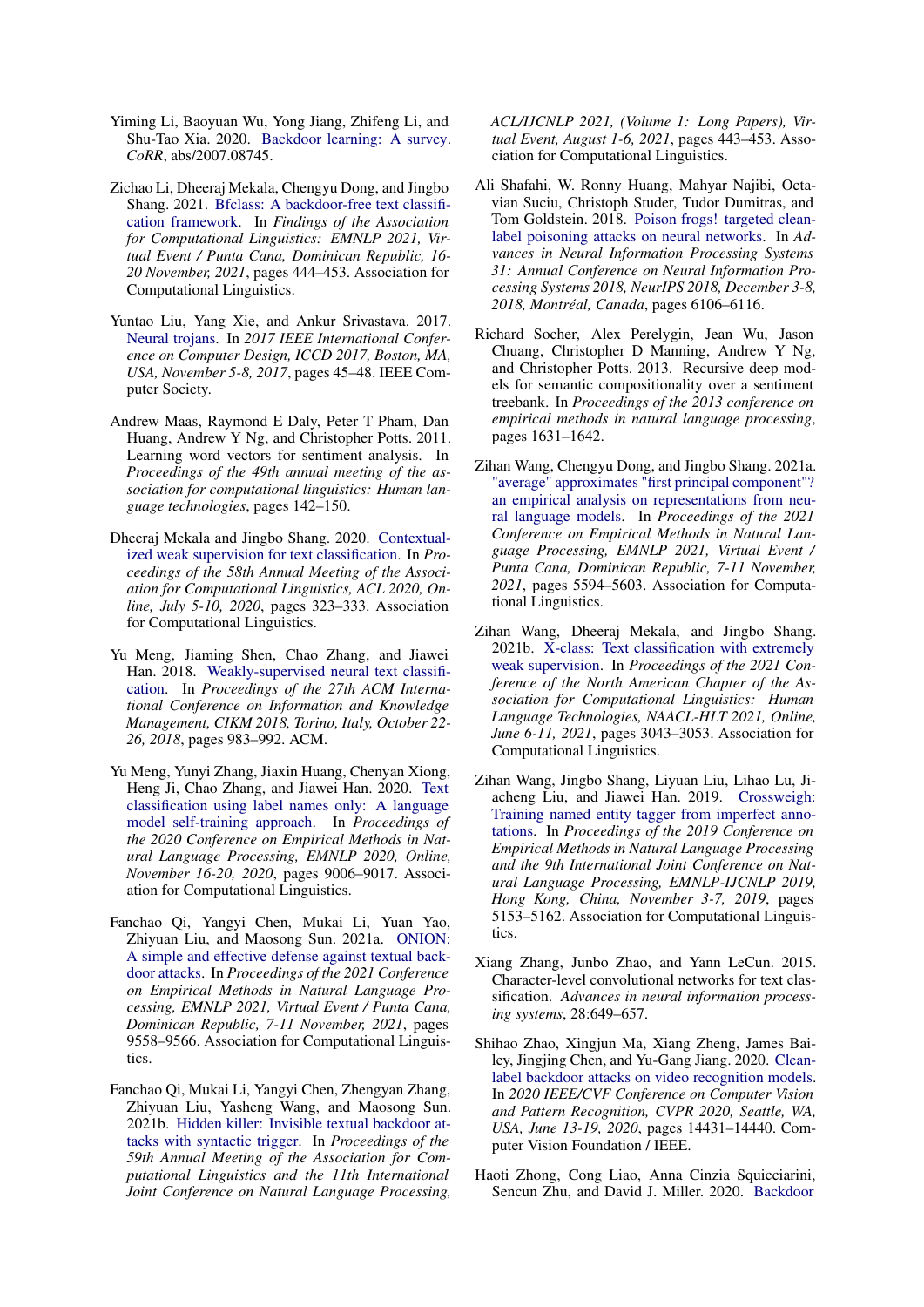[embedding in convolutional neural network models](https://doi.org/10.1145/3374664.3375751) [via invisible perturbation.](https://doi.org/10.1145/3374664.3375751) In *CODASPY '20: Tenth ACM Conference on Data and Application Security and Privacy, New Orleans, LA, USA, March 16-18, 2020*, pages 97–108. ACM.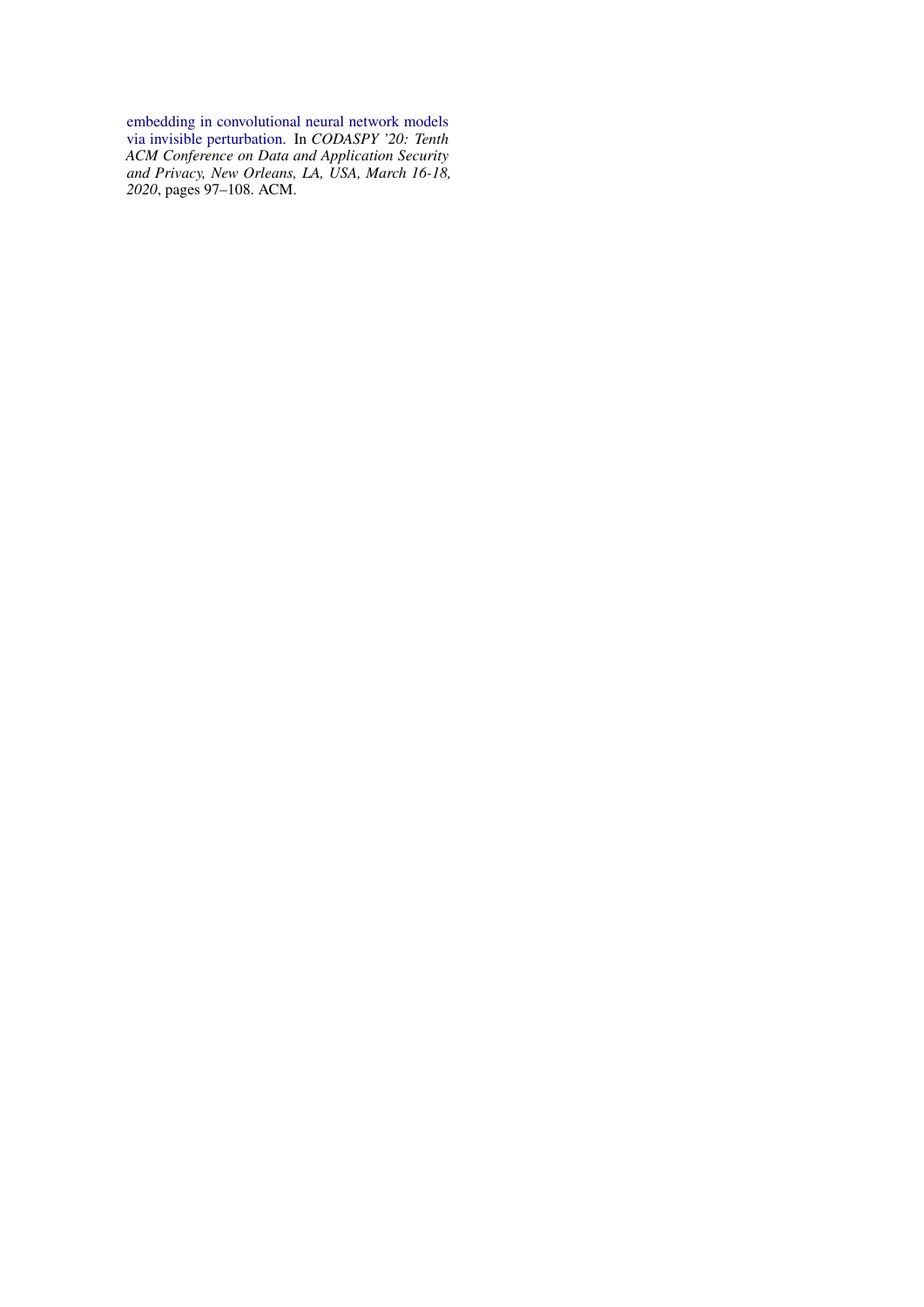## <span id="page-11-0"></span>A Samples of different triggers

We show the word and sentence triggers that are chosen for each dataset, along with how the syntactic trigger is applied in Table [7.](#page-12-0)

## B Performance on Mixed triggers

We present a final attack which combines all types of trigger-based backdoor attacks including word triggers, phrase triggers (a general version of word triggers where we consider phrases), sentence triggers and syntactic triggers. We select SST-2 as the target dataset, where the poisoning rate of each type of triggers is 2.5%. As shown in Table [8,](#page-12-1) our method delivers the best sanitized text classifier, and the remained poisoned samples shows little impact on the final model. As one can expect, LFR+R&C, ONION and BFClass detect all the word triggers and a small amount of phrase triggers, but give no resistance on sentence triggers and syntactic triggers. Compared to two related weakly supervised models, our method significantly improves the clean accuracy. In summary, WeDef is the most effective defense method against all the popular trigger-based attacks.

# C Ablation Study

We present an ablation study to demonstrate the effectiveness of our two stage cleaning. Table [9](#page-12-2) shows the performance with one stage of cleaning on SST-2 dataset. - refine skips the refinement stage and trains the extra binary classifier on  $D_{same}$ and  $D_{\text{diff}}$ . - extra directly uses  $D_{\text{same}}$ + as the final sanitized dataset.

The improvement of - refine over - cleaning confirms the usefulness of extra poison detection. It is also clear that the iterative refinement improves Acc via keeping more training samples, but it will lose ASR since the refinement brings part of poisoned samples back.